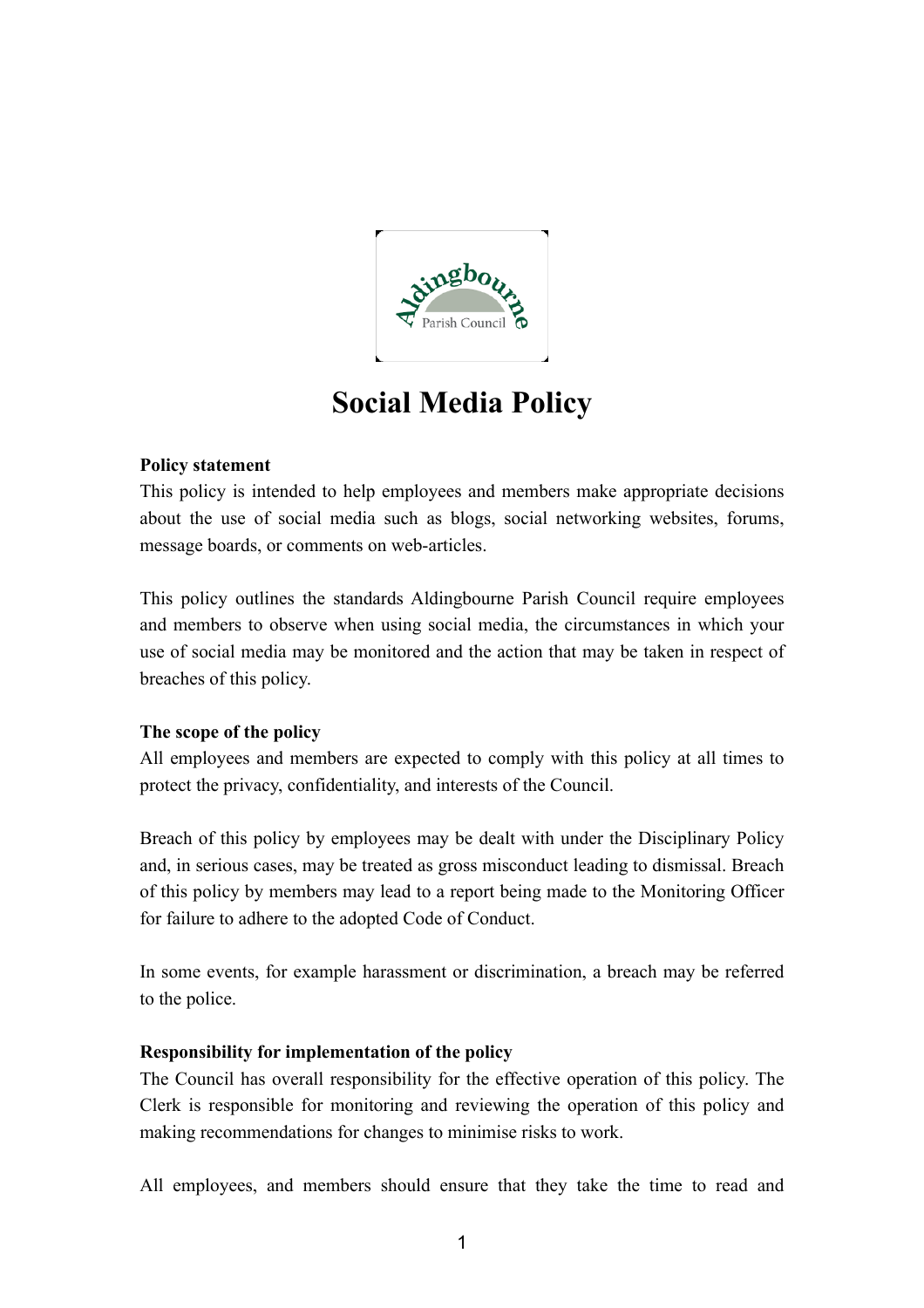understand it. Any breach of this policy should be reported to the Clerk in the first instance. Questions regarding the content or application of this policy should be directed to the Clerk.

Using social media sites in the name of Aldingbourne Parish Council. Only the Clerk and Administrator are permitted to post material on social media sites in the Council's name and on behalf of the Council.

Using social media Aldingbourne Parish Council recognise the importance of the internet in shaping public thinking about the Council and community. It also recognises the importance of employees and members joining in and helping shape local government conversation and direction through interaction in social media.

Before using social media on any matter which might affect the interests of the Council you must have read and understood this policy. It is recommended that in the case of Facebook and similar sites, members wishing to keep their personal life and official capacities separate should create separate accounts.

In any biography where the member is identified as a Councillor, or a staff member identified as an employee, the account should state that the views are those of the Councillor/Employee in question and may not represent the views of the Council. Use of the Council's crest on a personal account or website should only occur with the written permission of the Clerk. Employees and members are personally responsible for the content that they publish on any form of social media.

Publishing or allowing to be published (in the form of a comment) an untrue statement about a person which is damaging to their reputation may amount to libel. Rules for use of social media

To prevent a breach of policy, employees and members should adhere to the following general rules:

• Do not upload, post or forward a link to any abusive, obscene, discriminatory, harassing, derogatory or defamatory content.

• Any employee or member who feels that they have been harassed or bullied, or are offended by material posted or uploaded by a staff member or Councillor onto a social media website should inform the Clerk or Chairman of the Staffing Committee..

• Never disclose commercially sensitive, personal private or confidential information. If you are unsure whether the information you wish to share falls within one of these categories, you should discuss this with the Clerk

• Do not upload, post or forward any content belonging to a third party unless you have that third party's consent.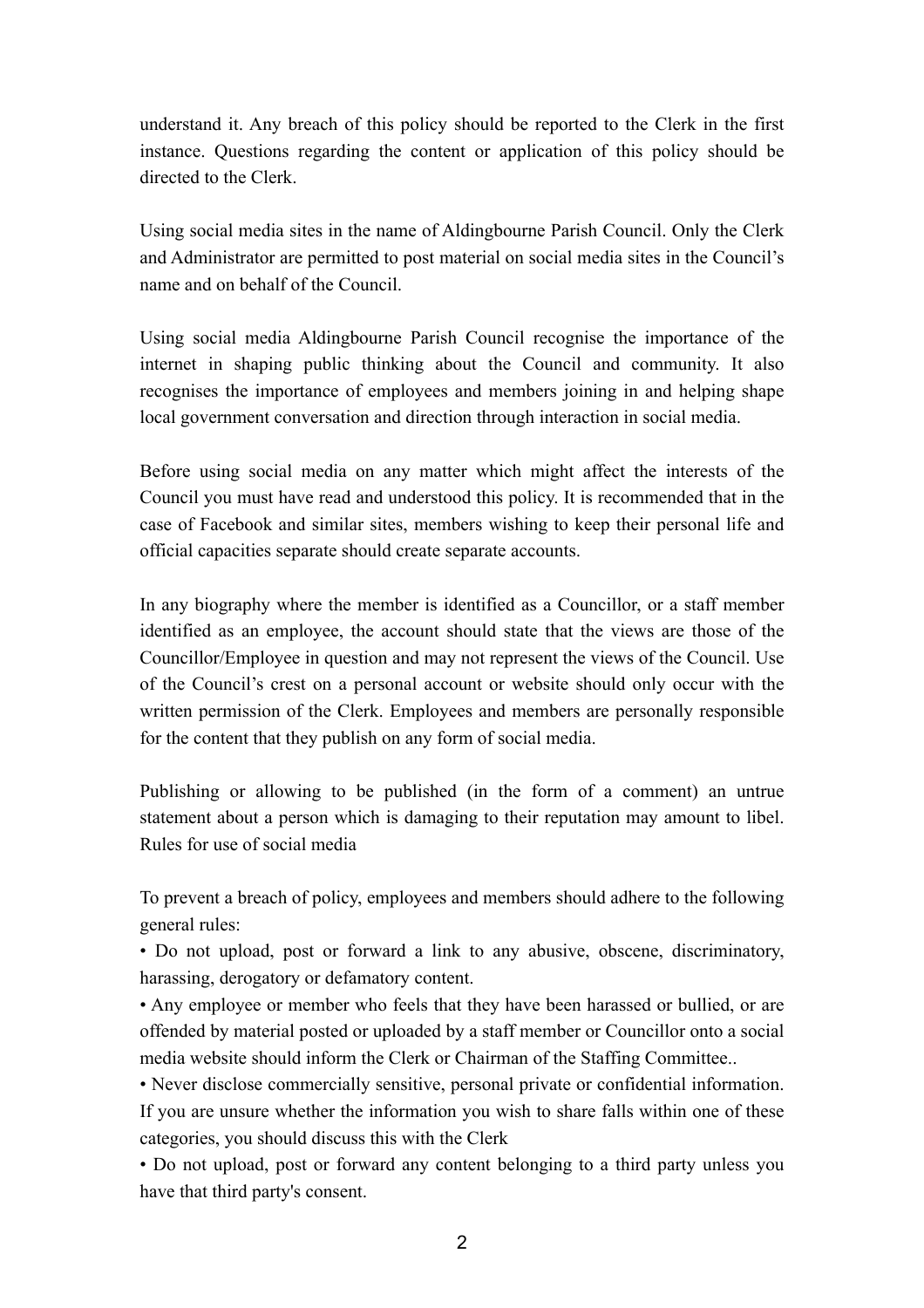• Before you include a link to a third party website, check that any terms and conditions of that website permit you to link to it.

• When making use of any social media platform, you must read and comply with its terms of use.

• Be honest and open, but be mindful of the impact your contribution might make to people's perceptions of the Council.

• Don't escalate heated discussions, try to be conciliatory, respectful and quote facts to lower the temperature and correct misrepresentations.

• Don't discuss employees or Councillors without their prior approval.

• Always consider others' privacy and avoid discussing topics that may be inflammatory e.g. politics and religion.

• Avoid publishing your contact details where they can be accessed and used widely by people you did not intend to see them, and never publish anyone else's contact details. • Member should be aware that the Electoral Commission requires that candidates provide a return of expenditure on any form of advertising or campaign literature – and this includes web advertising.

Full guidance for candidates can be found at www.electoralcommission.org.uk.

• Councillor social media accounts may need to be closed down for a defined period before local council elections in order to comply with legislation (Purdah).

#### **Monitoring use of social media websites**

Employees and members should be aware that any use of social media websites (whether or not accessed for council purposes) may be monitored and, where breaches of this policy are found, action may be taken. Misuse of social media websites can, in certain circumstances, constitute a criminal offence or otherwise give rise to legal liability.

In particular a serious case of uploading, posting forwarding or posting a link to any of the following types of material on a social media website, whether in a professional or personal capacity, will probably amount to investigation (this list is not exhaustive):

• pornographic material (that is writing, pictures, films and video clips of a sexually explicit or arousing nature);

• a false and defamatory statement about any person or organisation;

• material which is offensive, obscene, criminal, discriminatory, derogatory or may cause embarrassment to the Council, members, or employees;

• confidential information about the Council or anyone else;

 • any other statement which is likely to create any liability (whether criminal or civil); or

• material in breach of copyright or other intellectual property rights, or which invades the privacy of any person.